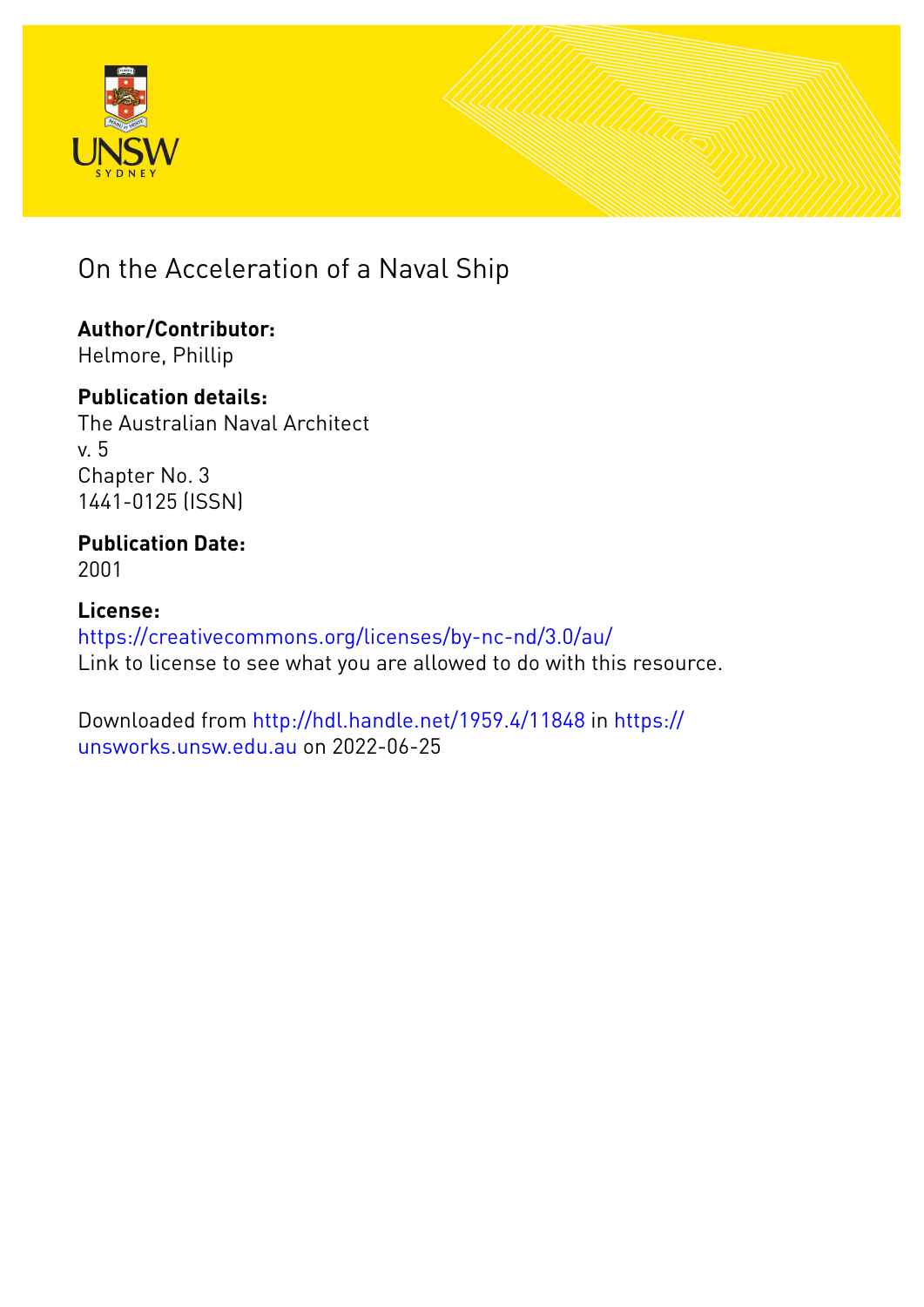## **On the Acceleration of a Naval Ship**

Phillip J. Helmore The University of New South Wales

The March 2001 issue of MARENSA's newsletter, *Seaspace*, carried the following report:

 'It is understood that HMAS *Brisbane* and HMAS *Anzac* competed recently in a sharp sprint over a three-mile course. *Anzac* had hoped that a quick engagement of gas turbine power would get them first to the finish line, but *Brisbane*'s 35-year-old boilers and steam turbines responded promptly to full throttle and the old girl showed she still had an unequalled turn of speed. It has been reported that she reached 32 knots on one minute from a standing start.' [Your Editor advises that, as the ship's commissioning engineer officer, he is not necessarily an impartial reporter.]

Having no experience with the acceleration of naval vessels, reaching 32 knots in one minute from a standing start sounded very quick to me. With interest aroused, I pulled out my copy of Lackenby's (1952) paper and did the following calculations to check whether the claim was reasonable:

Lackenby's equations for the time and distance to accelerate from rest to a given fraction  $x$  of the vessel's top speed, modified for use with SI units (Helmore 2000), are as follows:

$$
t = \frac{MV}{H}F_t = \frac{(\Delta + \alpha)V^2(1-t)}{222.6P_E}F_s
$$

$$
s = \frac{MV^2}{H}F_s = \frac{(\Delta + \alpha)V^3(1-t)}{13590P_E}F_s
$$

where

- $t =$  time to accelerate, min
- *s*= distance to accelerate, n mile
- $F_t$  = time factor, from Lackenby's Fig. 7 or 8
- $F_s$  = space factor, from Lackenby's Fig. 9 or 10
- $M =$  mass of ship including mass of axially-entrained water, t
- $H =$  thrust of propeller(s) at speed *V*, kN
- $\Delta$  = displacement, t
- $a =$  added mass of axially-entrained water, t
- $V =$  maximum speed, kn
- $v =$  intermediate speed

$$
x = \nu/V
$$

 $(1-t)$  = thrust deduction factor

 $P<sub>E</sub>$  = effective power at speed *V*, kW

 $F_t$  and  $F_s$  are dependent on the fractional speed  $x$  and the exponent  $n$  in the approximating resistance vs speed equation,  $R_T = k v^n$ , in the region of interest, i.e. just below the required speed  $v$ , as this is where the bulk of the acceleration time will be spent.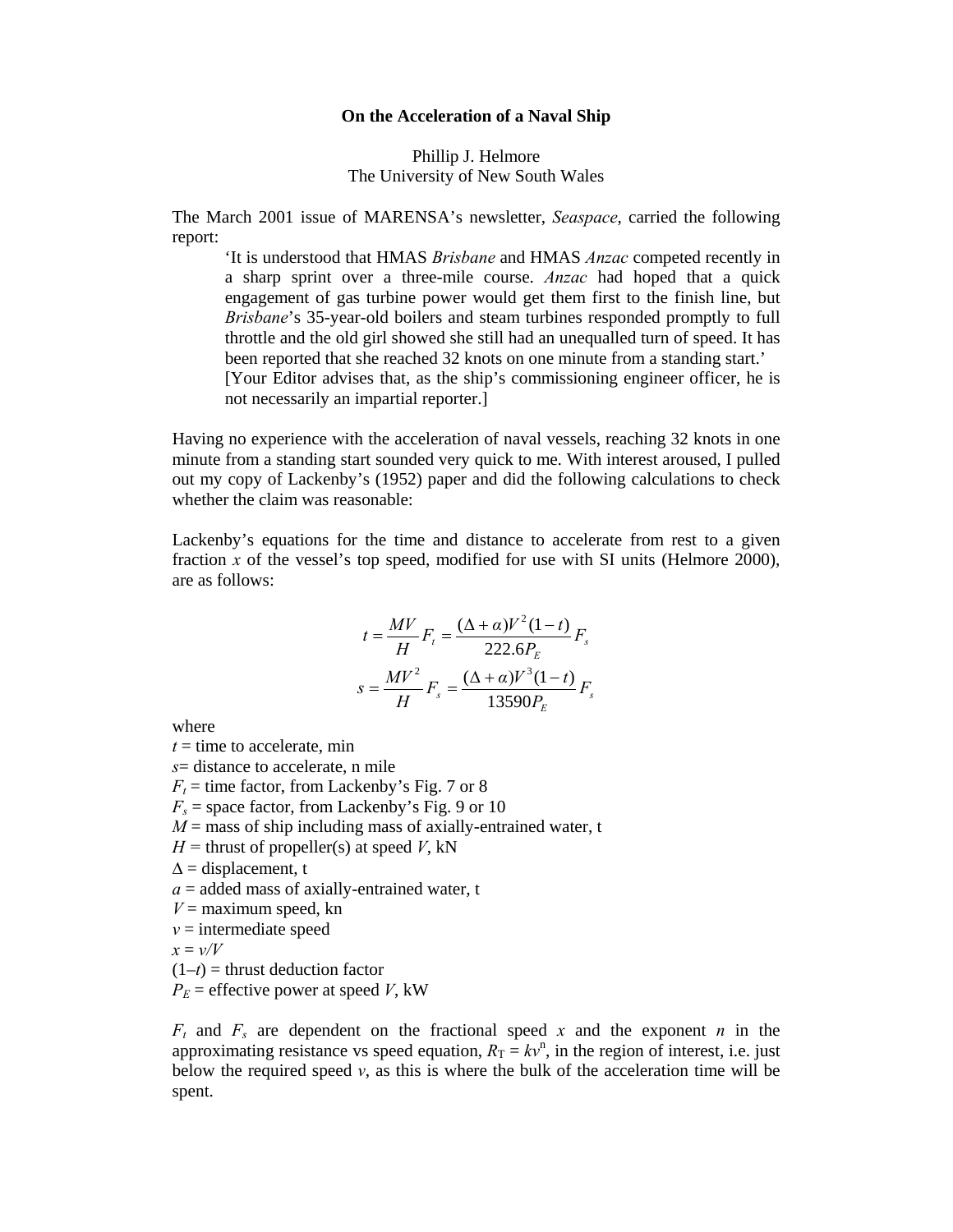Not having all of the required information, we have to make some educated guesses:

Jane's (2000) gives the displacement as 3 370 tons standard and 4 618 tons loaded. Assume that the trial was done at the mean displacement of the two, i.e 3994 tons  $= 4058$  t.

Assume that  $(\Delta + a) = 1.05\Delta$  for a high  $L/B$  vessel = 1.05×4 058 = 4.261 t.

Jane's gives the rated shaft power as 70 000 hp = 52 200 kW.

Jane's gives the maximum speed as >30 kn, which isn't much help. Assume, for the purposes of this calculation, that the speed at the rated shaft power is 34 kn. The volume Froude number at this speed is then 1.40.

Referring to Hadler and Hubble (1971) Fig 30, we find for twin screws, a volume Froude number of 1.40 and a shaft angle of  $6^{\circ}$  that  $(1-t) = 0.99$  and increasing for lower shaft angles. This is not a Series 62 hullform, but the thrust deduction factor is likely to be of the right order for the flow around twin screws.

Assume a shaft transmission efficiency  $\eta_s = 0.98$ . The quasi-propulsive coefficient  $\eta_D$ is more difficult to estimate, but assuming high-efficiency propellers, we take  $\eta_D =$ 0.65. The effective power is then  $P_E = \eta_S \eta_D P_E = 0.98 \times 0.65 \times 52\ 200 = 33\ 250 \text{ kW}$ .

At a final speed of 32 kn, the fractional speed  $x = v/V = 32/34 = 0.94$ .

Assume an exponent  $n = 3$  for a low  $L/B$ , high-speed vessel.

Lackenby says that for steam turbine propulsion, the thrust characteristics lie between those for constant torque and constant power, but probably much closer to constant torque. We therefore use his Figures 7 to 10 with  $n = 3$  and  $x = 0.94$  to determine the time and space factors for both, and interpolate to give 80% towards constant torque:

|  | <b>Item</b> Constant | <b>Constant</b> | Turbine |
|--|----------------------|-----------------|---------|
|  | <b>Torque</b>        | <b>Power</b>    |         |
|  | 1.22                 | 1.02            | 1.18    |
|  | 0.74                 | 0.63            | 0.72    |

Hence:

$$
t = \frac{4261 \times 34^{2} \times 0.99}{222.6 \times 33250} \times 1.18 = 0.78 \text{ min}
$$

$$
s = \frac{4261 \times 34^{3} \times 0.99}{13590 \times 33250} \times 0.72 = 0.26 \text{ n mile}
$$

Most of the assumptions can be changed over quite a wide range (of the order of 20%) without changing the results by anywhere near the same amount; the maximum speed at the rated power of the turbines having the most effect. The conclusion remains the same: based on the assumptions above, HMAS *Brisbane* could reasonably accelerate to 32 kn in one minute from a standing start, and would get there in one-quarter of a nautical mile.